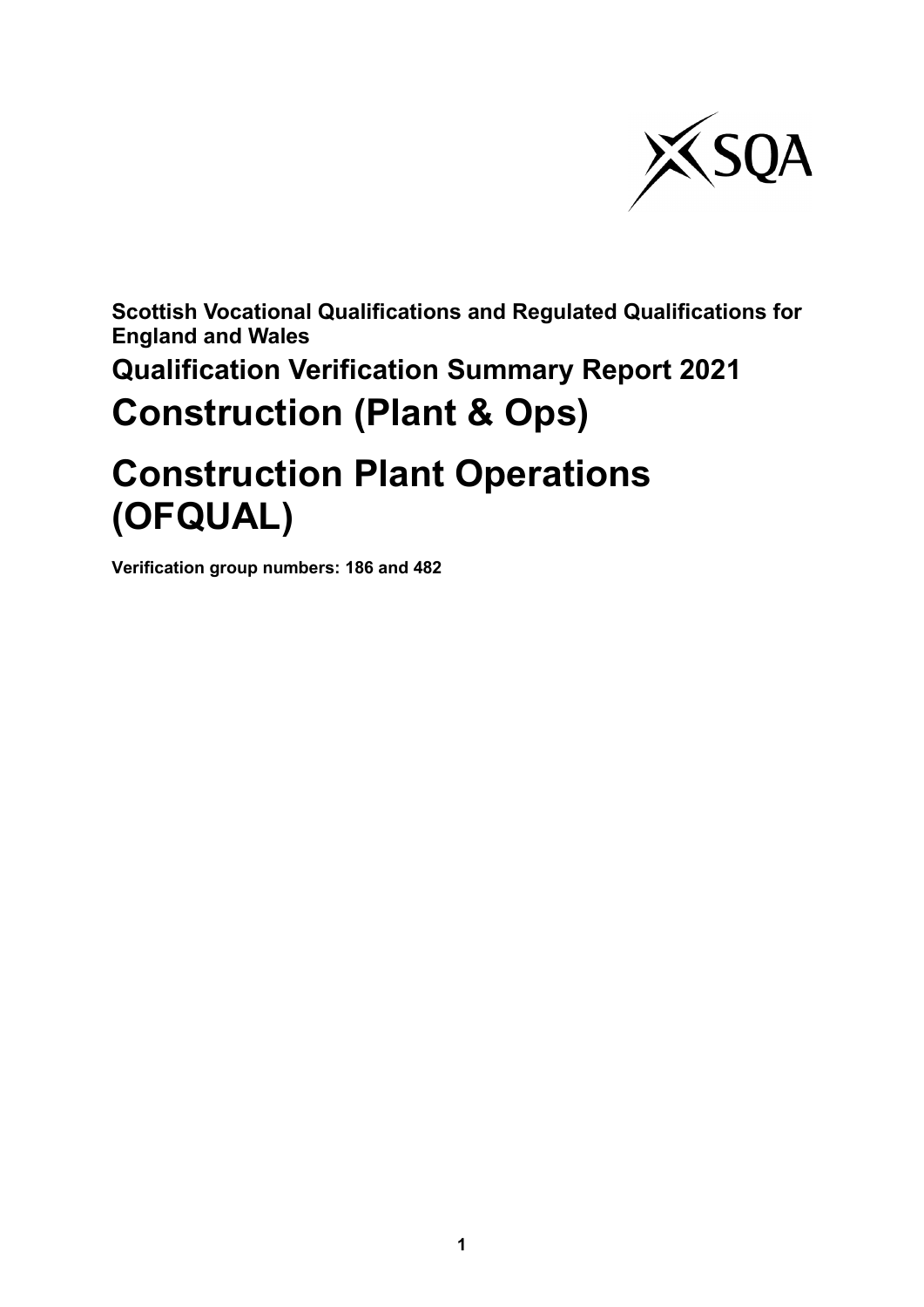# **Introduction**

## **Due to COVID-19, all verification visits this year were carried out virtually using Microsoft Teams. A reduced sample was selected for verification.**

This is a combined report for both verification groups 186 and 482. The report has been written to provide centres with evidence of how all approved centres are complying with the quality assurance criteria for qualification verification. Centres are encouraged to consider how the comments might help improve their own procedures.

The report covers the qualifications for both groups listed below:

## **Verification group 186**

GL4V 22 SVQ 2 Controlling Lifting Operations: Slinger/Signaller (Construction) at SCQF level 5 GC71 23 SVQ 3 Controlling Lifting Operations: Supervising Lifts (Construction) at SCQF level 7 GH0K 24 SVQ 4 Controlling Lifting Operations: Planning Lifts (Construction) at SCQF level 8 GM7D 22 SVQ in Plant Operations (Construction) at SCQF level 5 GM46 22 SVQ 2 in Construction Plant or Machinery Maintenance at SCQF level 5 GM47 23 SVQ 3 in Construction Plant or Machinery Maintenance at SCQF level 6 GM42 22 SVQ 2 Demolition (Construction): Plant at SCQF level 5

## **Verification group 482**

GR06 68 Level 2 Diploma in Controlling Lifting Operations – Slinger/Signaller (Construction) GJ51 80 Level 4 Diploma in Controlling Lift Operations – Supervising Lifts (Construction) GR07 83 Level 5 Diploma in Controlling Lifting Operations – Planning Lifts (Construction) GR19 68 Level 2 NVQ Diploma in Plant Operations (Construction) GR18 66 Level 2 NVQ Certificate in Plant Operations (Construction) GD3M 60 Level 2 Diploma in Plant Operations – General (Construction)

# **Category 2: Resources**

#### **Criterion 2.1: Assessors and internal verifiers must be competent to assess and internally verify, in line with the requirements of the qualification.**

Verification visits confirmed that all assessors and internal verifiers had the required occupational experience and that they either had or were working towards the relevant academic qualifications in line with the requirements of the current assessment strategy. Staff records also showed a wide range of occupational certificates of achievement within the plant operations sector.

Centres provided records of associated continuing professional development in line with lead body requirements to maintain the necessary occupational competences. A few centres continued to provided evidence of continuing professional development in an ad-hoc manner. These centres were provided with guidance and exemplars of how to record their activities in a more professional and standardised format.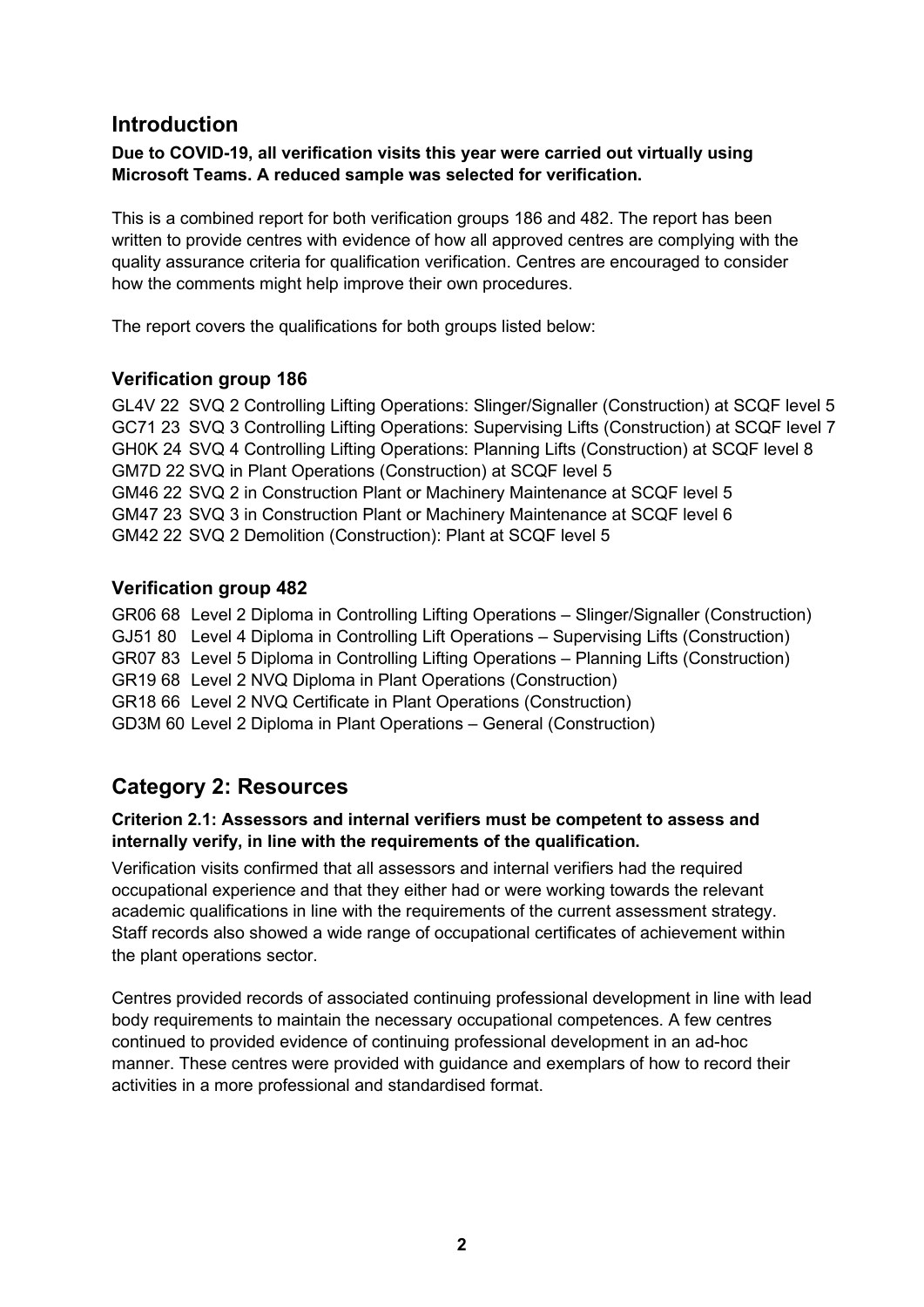### **Criterion 2.4: There must be evidence of initial and ongoing reviews of assessment environments; equipment; and reference, learning and assessment materials.**

Assessment for the operatives' awards for plant and slinger/signaller and lift supervisor continues to be carried out on live clients' sites using the clients' equipment and resources. The nature of these sites and the progressive procedures adopted there, along with the most current equipment and resources, ensure that the best environment for assessment to take place is maintained.

The lift planning award is based around the completion and implementation of lift plans which must always take into consideration the changes in equipment, operational procedures, and diverse situations. All of these elements ensure that the assessment materials are constantly under review.

Verification visits provided evidence that all centres ensure that they have the ability and resources to provide adequate learning opportunities, and can provide the most effective assessment materials to ensure candidates can achieve their individual awards.

# **Category 3: Candidate support**

## **Criterion 3.2: Candidates' development needs and prior achievements (where appropriate) must be matched against the requirements of the award.**

All centres use some form of procedure to identify individual candidate prior achievements and development needs. This is usually done at the induction stage. The majority of centres use a basic induction checklist with a few using a detailed structured skills and experience appraisal matched against the requirements of the award.

A few centres have been encouraged where necessary to further develop their induction to include confirmation of candidate employment details and time frames, and identification of special support or guidance needs to ensure the candidate has the maximum opportunity to achieve the qualification.

## **Criterion 3.3: Candidates must have scheduled contact with their assessor to review their progress and to revise their assessment plans accordingly.**

The nature of the industry makes it difficult to have fixed programmed contact for the majority of candidates. However, centres continue to be very adaptable in their processes to ensure that contact is maintained between the candidates and the assessment staff.

All centres do record contact between assessors and candidates within their portfolios. There was clear evidence of direct observation of work activity in the workplace and one-toone contact between the assessors and candidates in their live working sites. It is also at this time that the majority of centres record assessment reviews with their candidates.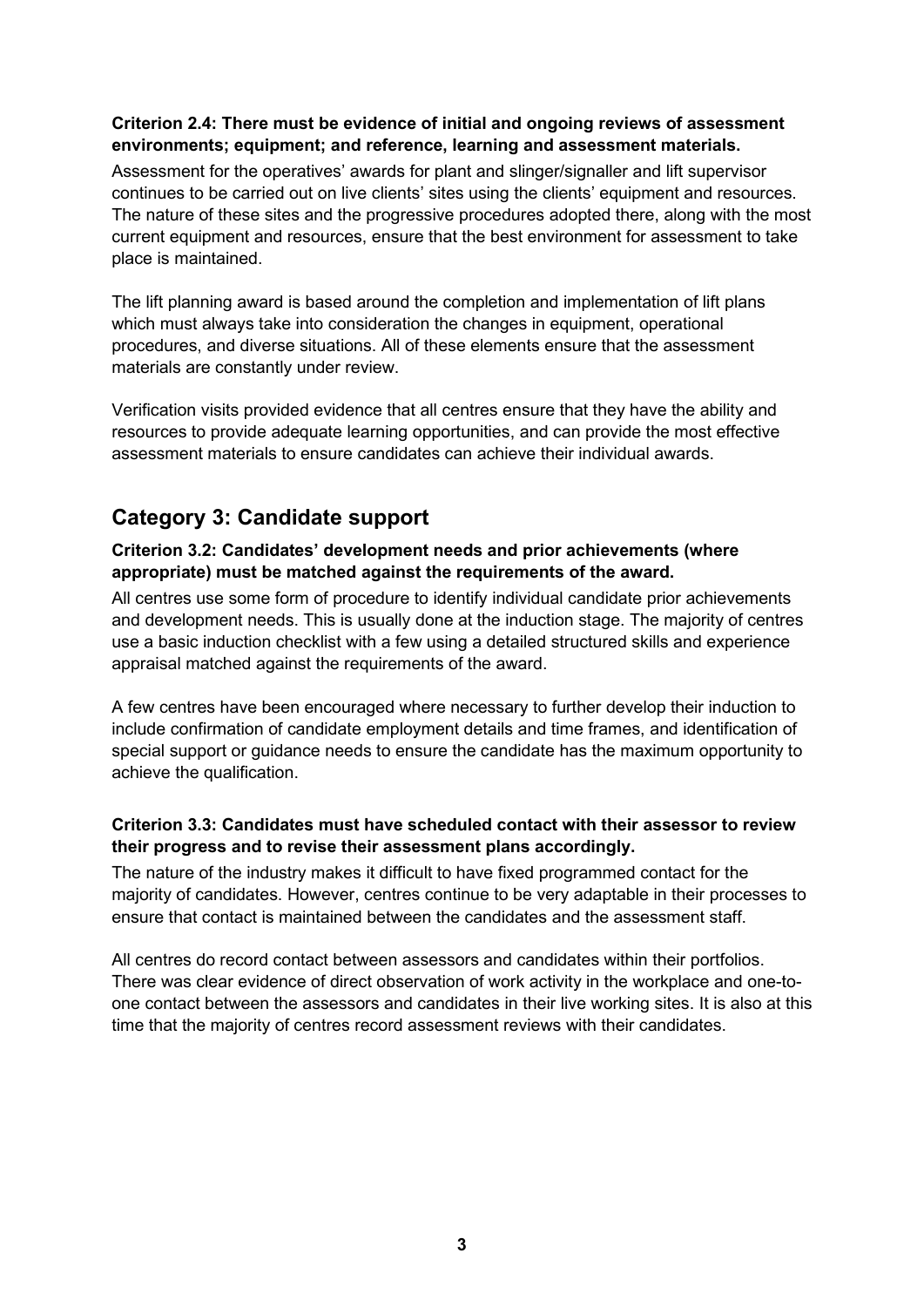# **Category 4: Internal assessment and verification**

#### **Criterion 4.2: Internal assessment and verification procedures must be implemented to ensure standardisation of assessment.**

All centres' quality assurance systems and documentation confirm that assessment and verification arrangements are being carried out in compliance with qualification requirements.

There was evidence of internal verifiers providing support to the assessors over the range of qualifications, with positive monitoring and feedback.

There was also evidence at all centres that standardisation was being implemented either through internal verification records or specific standardisation events.

#### **Criterion 4.3: Assessment instruments and methods and their selection and use must be valid, reliable, practicable, equitable and fair.**

All centres have developed assessment materials directly in line with the qualification and unit specifications and the SQA assessor guidelines. These were valid, reliable, practicable, equitable and fair, and therefore provided an effective method of assessment.

All centres now use witness testimonies and professional discussions to supplement the current assessment materials as these have become mandatory under the new assessment strategy for Plant and Lifting Operations.

### **Criterion 4.4: Assessment evidence must be the candidate's own work, generated under SQA's required conditions.**

All centres assess candidates through direct observation on a one-to-one basis in their individual live working environments. Knowledge assessment is also assessed on a one-toone basis. These approaches ensure that these assessments are individual to each candidate.

Where candidates provide additional secondary evidence, this is authenticated in almost all centres by the candidate signing a declaration to validate the evidence that has been submitted. Centres that have not been using these declarations have been advised to implement them.

### **Criterion 4.6: Evidence of candidates' work must be accurately and consistently judged by assessors against SQA's requirements.**

All centres have fully qualified experienced internal verifiers and assessors who comply with their assessment and verification procedures. During verification throughout this period there was clear evidence of consistent assessment decisions being made due to the internal verification procedures and standardisation events of individual centres.

### **Criterion 4.7: Candidate evidence must be retained in line with SQA requirements.**

All centres are aware of the SQA policies for retention of candidate evidence and retention of assessment records. However, for their own procedures, almost all centres retain portfolio evidence well in excess of the requirements.